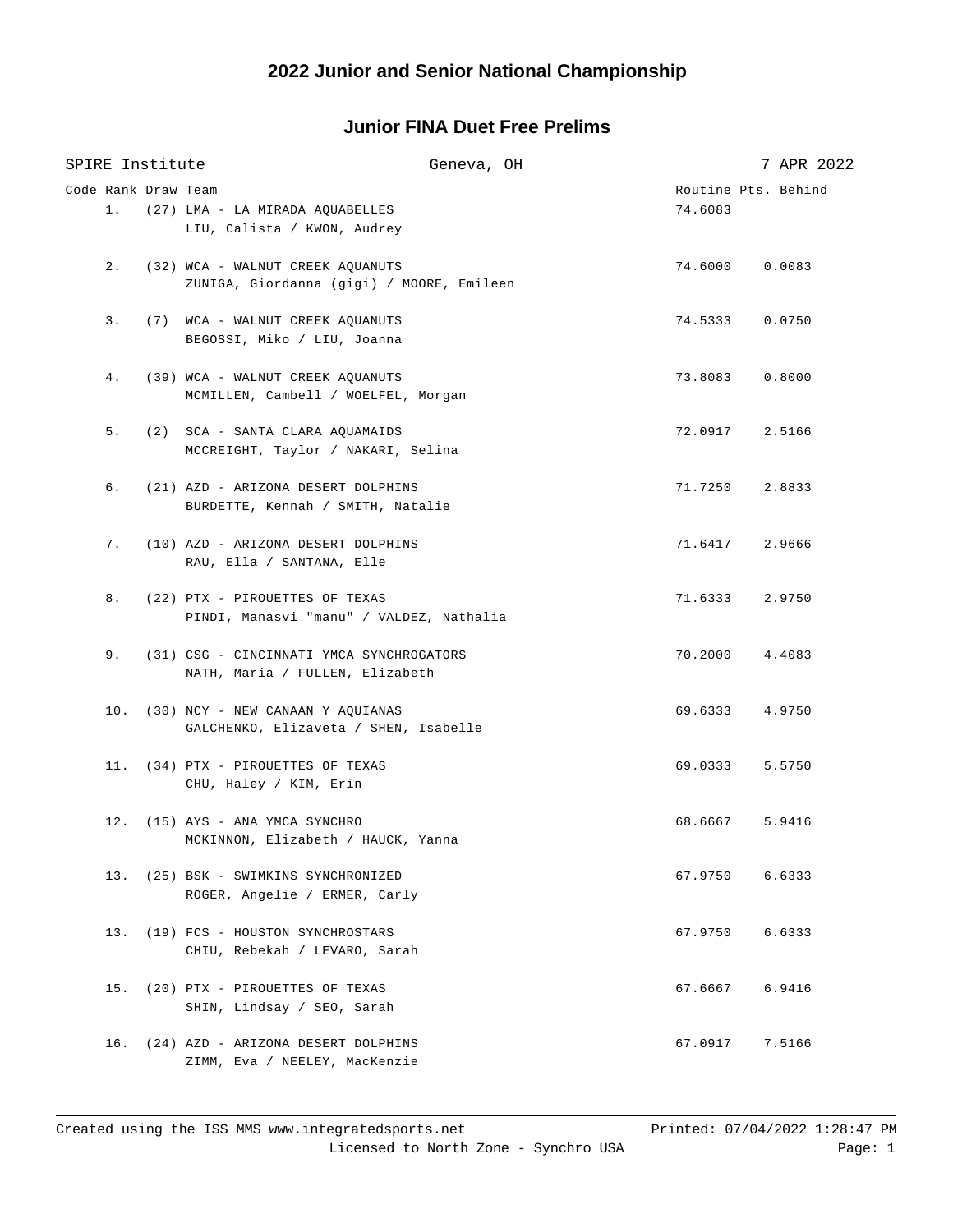# **2022 Junior and Senior National Championship**

### **Junior FINA Duet Free Prelims**

| SPIRE Institute     |                                                                                 | Geneva, OH |                 | 7 APR 2022          |
|---------------------|---------------------------------------------------------------------------------|------------|-----------------|---------------------|
| Code Rank Draw Team |                                                                                 |            |                 | Routine Pts. Behind |
|                     | [V] 17. (11) ARU - ARUBA AQUATICS FEDERATION                                    |            | 67.0083         | 7.6000              |
|                     | SALAZAR SALAZAR, Mariajose / TROMP, Melanie                                     |            |                 |                     |
|                     | 17. (35) PTX - PIROUETTES OF TEXAS                                              |            | 67.0000         | 7.6083              |
|                     | GLOWACKI, Paige / HOGG, Ashley                                                  |            |                 |                     |
|                     | 18. (13) PWS - PACIFIC WAVES SYNCHRO<br>ROBINSON, Emily / KIZIS, Lisa           |            | 66.8917         | 7.7166              |
|                     | 19. (17) NCY - NEW CANAAN Y AQUIANAS<br>STEWART, Cameron / MATHEWS, Alexandra   |            | 66.6417         | 7.9666              |
|                     | 20. (29) CSG - CINCINNATI YMCA SYNCHROGATORS<br>PRICE, Katie / ALMOND, Madi     |            | 65.7833         | 8.8250              |
|                     | 21. (33) FCS - HOUSTON SYNCHROSTARS<br>HUO, Emily / PIERCE, Angela              |            | 65.5833         | 9.0250              |
|                     | 22. (8) BSK - SWIMKINS SYNCHRONIZED<br>STARCK, Jamie / MCNAMARA, Caitlin        |            | 65.1833 9.4250  |                     |
|                     | 23. (5) IMS - IMAGINE SYNCHRO<br>FROST, Zoe / VASILCHENKO, Daria                |            | 63.7500         | 10.8583             |
|                     | 24. (16) SGS - SAN DIEGUITO SYNCHRO<br>LEBRON, Amelia / LEE, Clara              |            | 63.5833         | 11.0250             |
|                     | 25. (3) SST - SEATTLE SYNCHRO LLC<br>WANG, Amy / WENDT, Sophia                  |            | 63.1917 11.4166 |                     |
|                     | 26. (37) CSW - CHARLOTTESVILLE SWANS<br>CONNOLLY, Maggie / ELHART, Courtney     |            | 63.1583         | 11.4500             |
|                     | 27. (14) MST - M SYNCHRONIZED SWIM TEAM<br>CHOI, Madelyn / CHOI, Irene          |            | 63.0667         | 11.5416             |
|                     | 28. (41) CSG - CINCINNATI YMCA SYNCHROGATORS<br>BURNS, Alison / HOLLANDER, Ella |            | 62.8833         | 11.7250             |
| 29.                 | (28) SND - SOUTHERN NEVADA DESERT MERMAIDS<br>ZURNACHYAN, Alla / BELL, Kyla     |            | 62.7000         | 11.9083             |
| 30.                 | (26) CSG - CINCINNATI YMCA SYNCHROGATORS<br>OLSON, Maria / HOWES, Haylee        |            | 62.6417         | 11.9666             |
|                     | 31. (40) MCS - MAC SYNCHRO<br>ROCHELEAU, Elizabeth / GIRARD, Presley            |            | 61.8583         | 12.7500             |